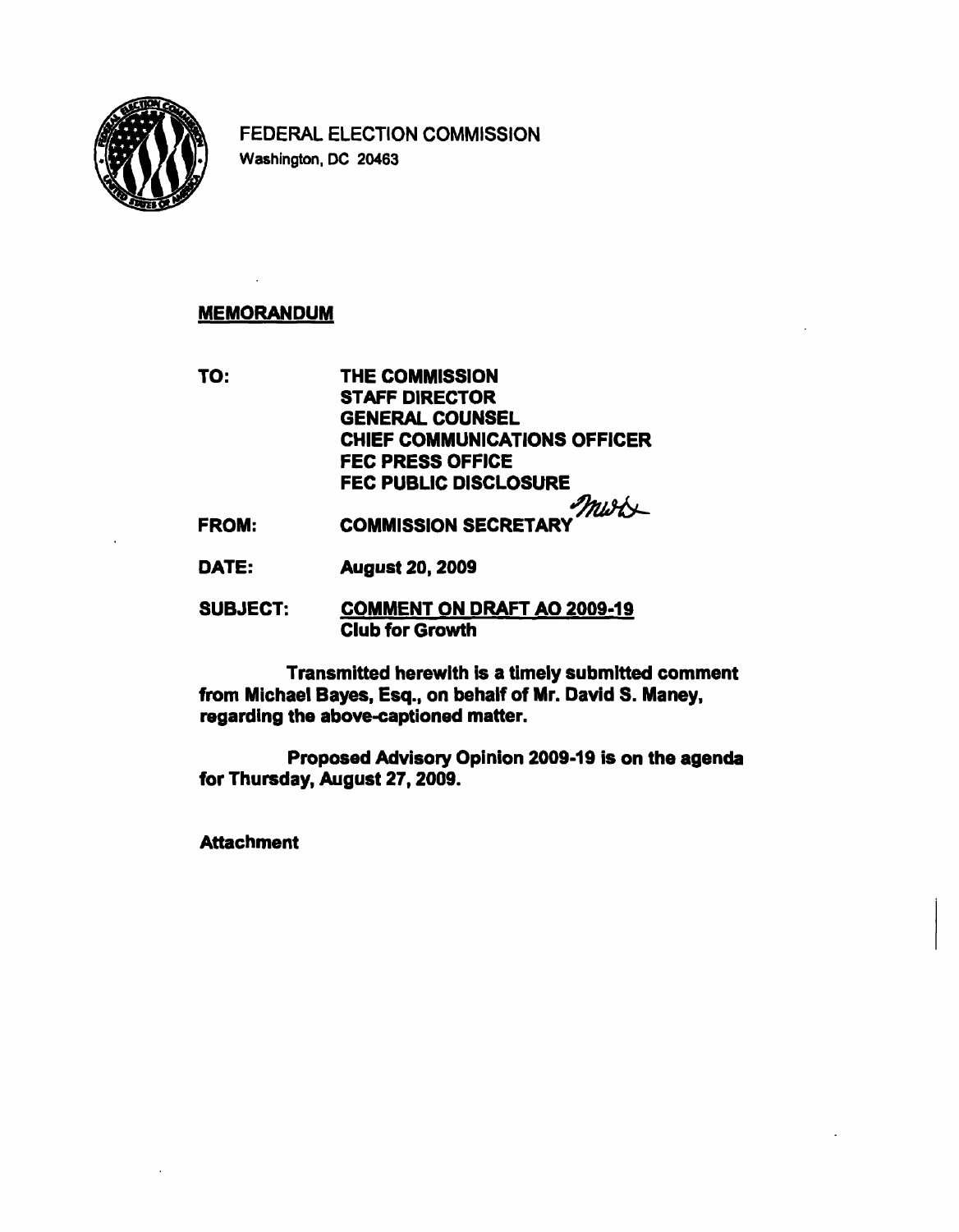

2009 AUG 20 A II: 35

1870 Glen Ayr Drive Lakewood, CO 80215

August 20,2009

Commission Secretary Federal Election Commission 999 E Street, NW Washington, DC 20463

Rosemary C. Smith Associate General Counsel Federal Election Commission 999 E Street, NW Washington, DC 20463

## VIA E-MAIL

## Re: Comments on Draft Advisory Opinion 2009-19 (Club For Growth)

Dear Commission Secretary:

I submit these comments on the above-referenced matter, which is scheduled to be considered by the Commission on Thursday, August 27,2009. I write to you in my individual capacity as someone interested in good government and the open availability of public data to urge the Commission to adopt Draft A of Advisory Opinion 2009-19 (Club For Growth). The result reached in Draft A is consistent with the relevant statutory and regulatory language. However, I believe that Advisory Opinion 2003-24 (NCTFK) was incorrectly decided because its rationale and result are plainly contrary to the statutory restriction and its legislative history. All references to Advisory Opinion 2003-24 should be removed from Draft A. Draft A should not rely upon, claim to be consistent with, or otherwise create the impression that Advisory Opinion 2003-24 continues to be "good law."

As you know, FECA requires the Commission to make public financial disclosure reports and other statements, but specifies that "any information copied from such reports or statements may not be sold or used by any person for the purpose of soliciting contributions or for commercial purposes, other than using the name and address of any political committee to solicit contributions from such committee."<sup>1</sup> Commission regulations repeat this language, and further

Ţ.

<sup>&</sup>quot;2U.S.C.§438(a)(4).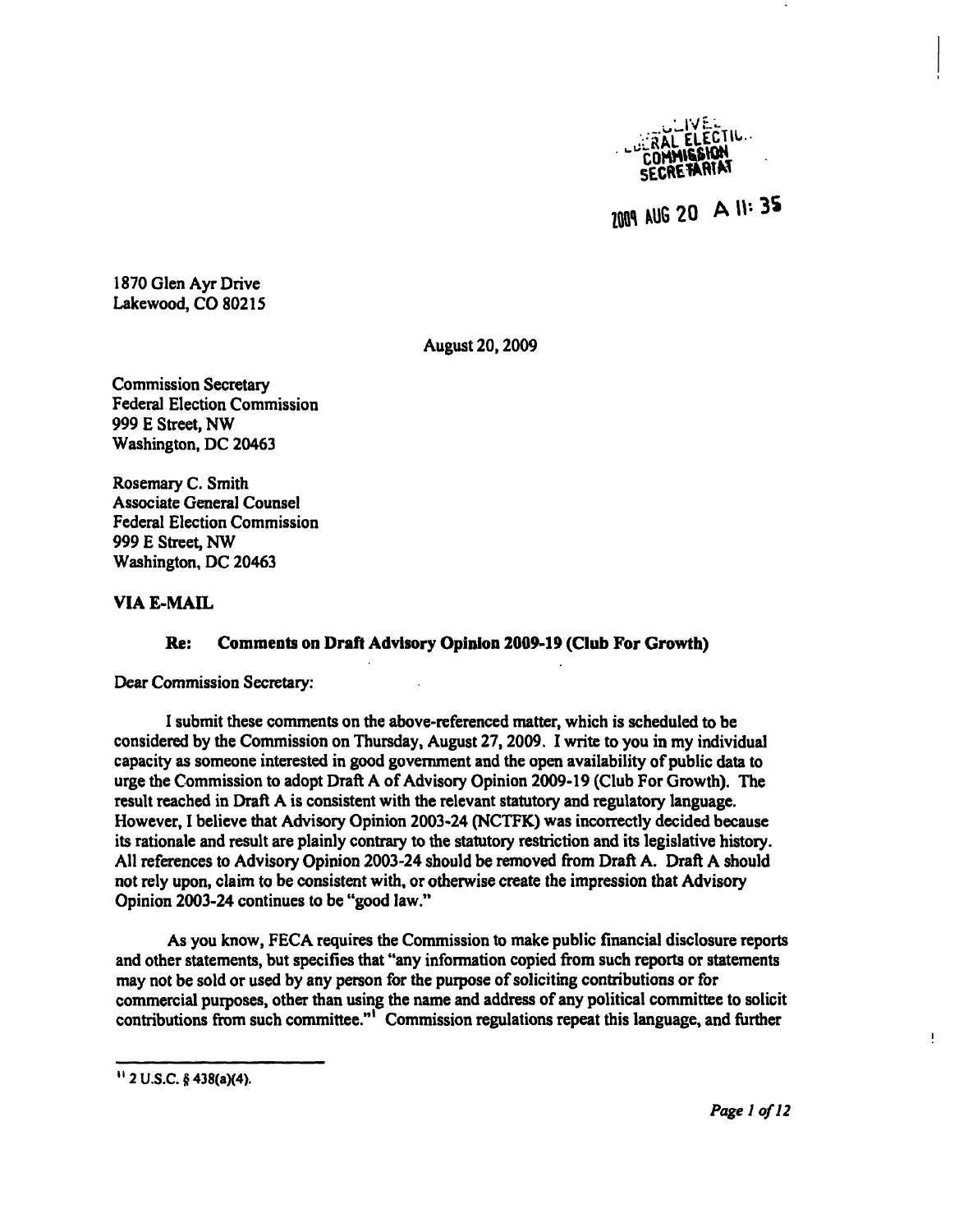state that the phrase "soliciting contributions includes soliciting any type of contribution or donation, such as political or charitable contributions."

The origin of this restriction, and its legislative history, has been recounted in Commission Advisory Opinions dating back to 1975.<sup>2</sup> Both Drafts A and B recount this legislative history, although Draft B curiously omits a crucial portion of the legislative history that very clearly indicates that the sale or use restriction was intended to protect contributors from list brokers and those who would their information for commercial purposes.

Specifically, the following language is included in Draft A, but it strangely omitted from Draft B:

In his remarks on the Senate floor, however, Senator Bellmon acknowledged the limitations of the prohibition. See id. at 30058 (The prohibition "is intended to protect, at least to some degree, the men and women who make contributions to candidates or political parties from being victimized by" having their names sold to list brokers). Indeed, in his response to a question from Senator Nelson, Senator Bellmon confirmed that the "only purpose" of the prohibition is to "prohibit the lists [of contributor names and addresses] from being used for commercial purposes." 117 Cong. Rec. 30058 (daily ed. Aug. 5,1971) (statements of Sen. Nelson and Sen. Bellmon).

Advisory Opinion 2009-19 (Draft A), page 5, lines 2-10.

In place of this material, Draft B instead claims that:

The Commission recognizes that 2 U.S.C. 438(a)(4) is a 'broad prophylactic measure intended to protect the privacy of contributors about whom information is disclosed in [Commission] public records." Advisory Opinion 2003-24 (NCTFK). Without this protection, anyone would be free to obtain contact information about an opponent's contributors, or about contributors who support an opposing ideological perspective, from reports that are required by law to be filed with the Commission, and use that contact information to harass the contributors. As discussed on the Senate floor, individuals might well be discouraged from contributing to candidates and political committees if they know that their contributions may expose them to unwanted communications in this way.

A review of the full record demonstrates very clearly that 2 U.S.C. § 438(a)(4) is decidedly not a "broad prophylactic measure intended to protect the privacy of contributors about whom information is disclosed in [Commission] public records." In Advisory Opinion 2003-24, the Commission rewrote the law, disregarding the plain language of the statute and Commission regulations, the legislative history, judicial precedent, and 20 years of prior Advisory Opinions. The Commission should take this opportunity to correct its error.

<sup>&</sup>lt;sup>2</sup> See Advisory Opinion 1975-124 (Brewster).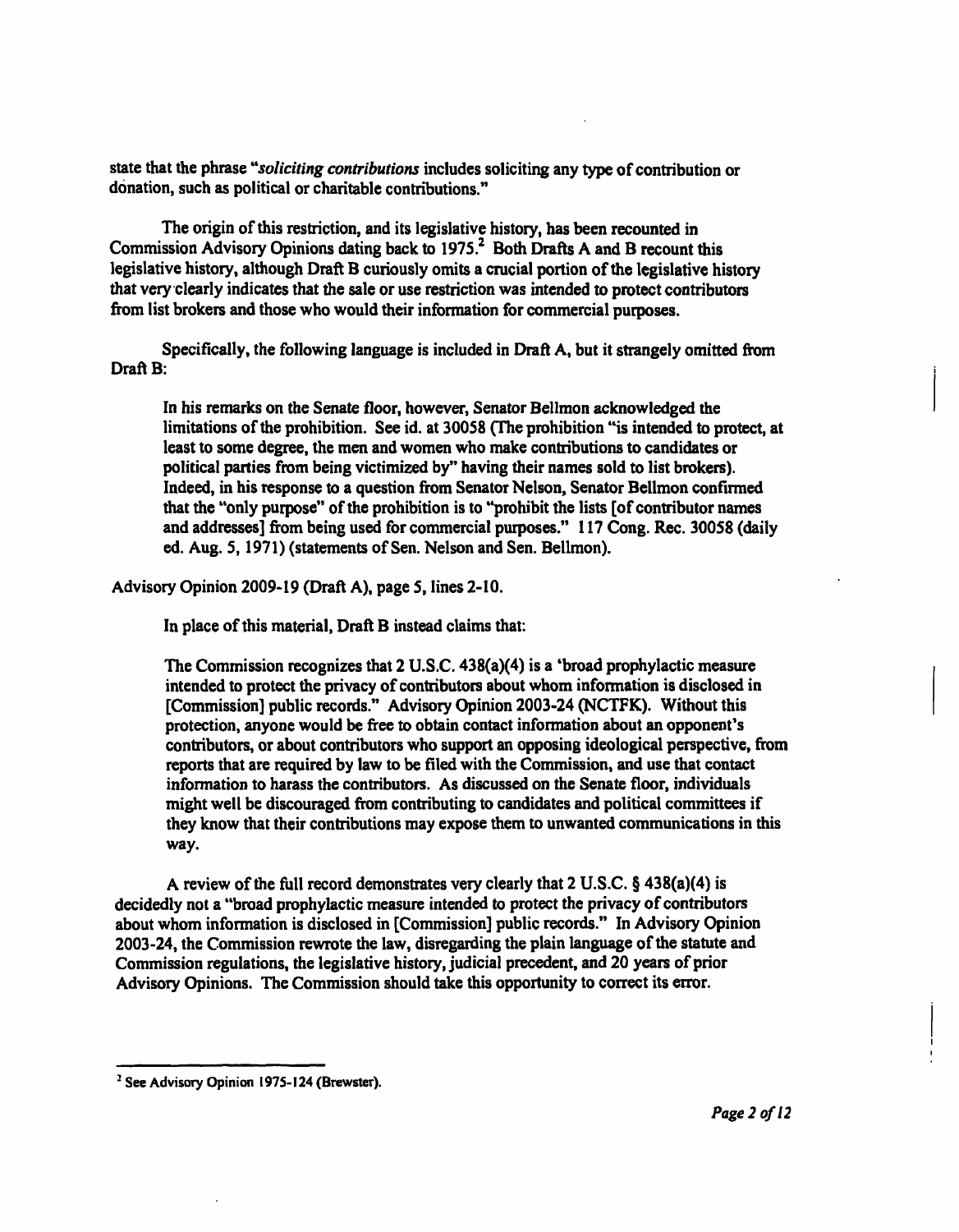# I. Advisory Opinion 2003-24 is Inconsistent with FECA and Commission Regulations

A review of the record demonstrates that the purpose of Section 438(a)(4) asserted in Draft B is a recent invention of the Commission designed to obscure the limitations very clearly placed by Congress on the sale or use restriction. It should go without saying that it is not the Commission's place to rewrite the legislative history. In fact, until 2003, the Commission studiously recognized and adhered to the solicitation/commercial purposes limitation.

As noted above, FECA states that "any information copied from such reports or statements may not be sold or used by any person for the purpose of soliciting contributions or for commercial purposes, other than using the name and address of any political committee to solicit contributions from such committee" (emphasis added). 2 U.S.C. § 438(a)(4).

Commission regulations implement this provision as follows:

(a) Any information copied, or otherwise obtained, from any report or statement, or any copy, reproduction, or publication thereof, filed under the Act, shall not be sold or used by any person for the purpose of soliciting contributions or for any commercial purpose, except that the name and address of any political committee may be used to solicit contributions from such committee.

(b) For purposes of 11 CFR 104.15, soliciting contributions includes soliciting any type of contribution or donation, such as political or charitable contributions. (c) The use of information, which is copied or otherwise obtained from reports filed under 11 CFR part 104, in newspapers, magazines, books or other similar communications is permissible as long as the principal purpose of such communications is not to communicate any contributor information listed on such reports for the purpose of soliciting contributions or for other commercial purposes.

11 C.F.R. § 104.15.

Neither the statute nor the regulations contain any mention of "broad prophylactics" intended to protect contributors from "harassment" or general invasions of their privacy. To the contrary, the statute and regulations limit the sale or use restriction to the use of contributor information for solicitations and other commercial purposes. Communications that do not contain solicitations, or are non-commercial in nature, are quite simply, not restricted under the plain language of both the statute and the regulations. To the extent that Advisory Opinion 2003-24 concludes otherwise, it is contrary to law.

# II. Advisory Opinion 2003-24 is Inconsistent with Relevant Legislative History

Since the late 1970s, Commission Advisory Opinions have invoked the purposes of the sale or use restriction when applying the provision, and have used the legislative history to provide that purpose. A review of that legislative history demonstrates very clearly that Advisory Opinion 2003-24 presented an incomplete and inaccurate recounting of that history.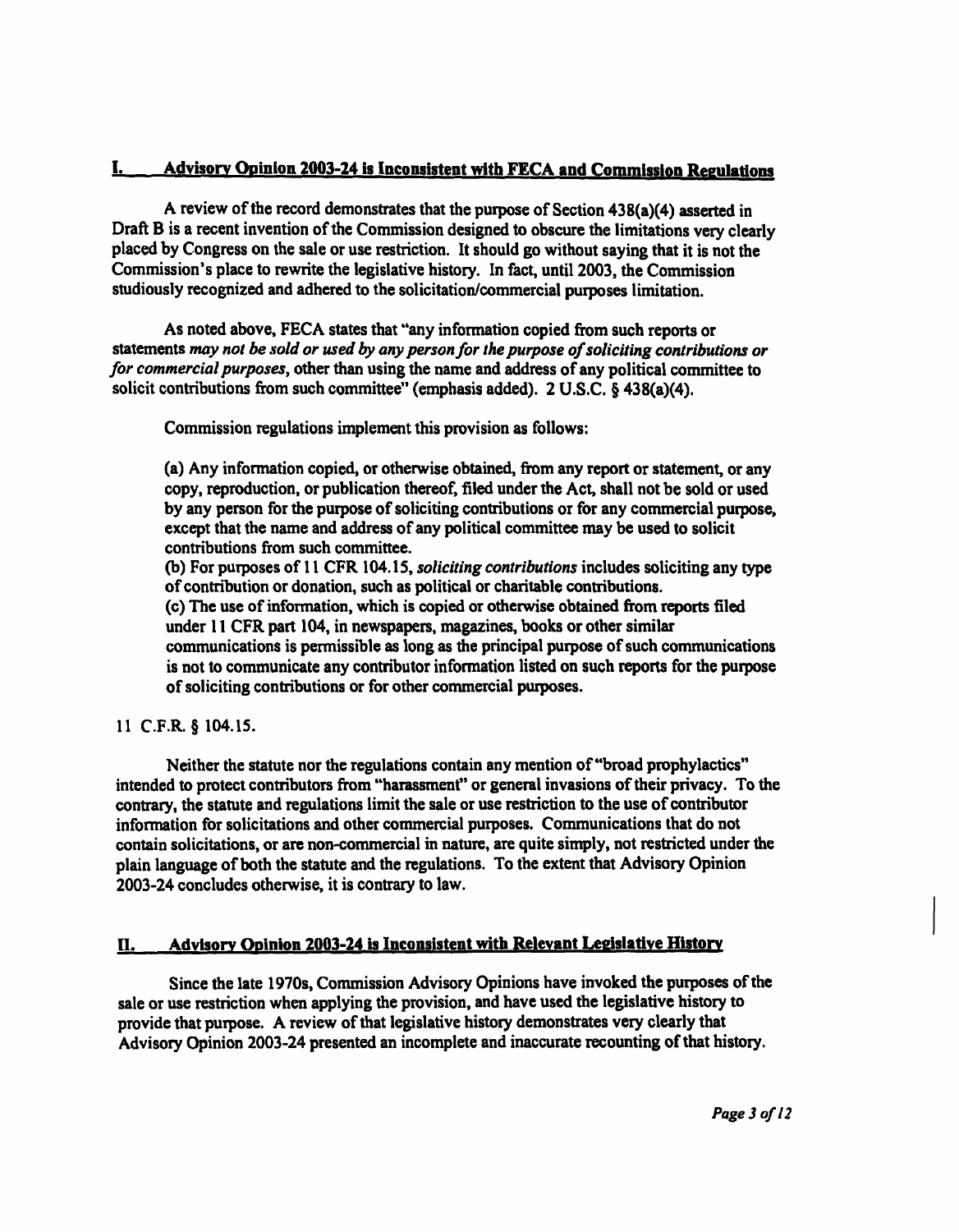FEC v. Political Contributions Data. Inc., 943 F.2d 190 (2d Cir. 1991) contains the full Senate floor exchange:

The § 438(a)(4) "commercial purposes" exception was proposed as an amendment to that section by Senator Bellmon of Oklahoma:

Mr. President, the purpose of this amendment is to protect the privacy of the generally very public-spirited citizens who may make a contribution to a political campaign or a political party. We all know how much of a business the matter of selling lists and list brokering has become. These names would certainly be prime prospects for all kinds of solicitations, and I am of the opinion that unless this amendment is adopted, we will open up the citizens who are generous and public spirited enough to support our political activities to all kinds of harassment, and in that way tend to discourage them from helping out as we need to have them do.

117 Cong. Rec. 30,057 (daily ed. Aug. 5, 1971) (statement of Sen. Bellmon). Senator Bellmon's amendment was grudgingly accepted by the bill's sponsor, Senator Cannon, who replied:

Mr. President, this is certainly a laudable objective. I do not know who we are going to prevent it from being done. I think as long as we are going to make the lists available, some people are going to use them to make solicitations. But as far as it can be made effective, I am willing to accept the amendment, and I yield back the remainder of my time.

Id. (statement of Sen. Cannon). Senator Bellmon went on to give an example of the evils he was attempting to combat with his amendment:

Mr. BELLMON. \*\*\*.

In the State of Oklahoma, our own tax division sells the names of new car buyers to list brokers, for example, and I am sure similar practices are widespread elsewhere. This amendment is intended to protect, at least to some degree, the men and women who make contributions to candidates or political parties from being victimized by that practice.

Mr. NELSON. Do I understand that the only purpose is to prohibit the lists from being used for commercial purposes?

Mr. BELLMON. That is correct.

Mr. NELSON. The list is a public document, however.

Mr. BELLMON. That is correct.

Mr. NELSON. And newspapers may, if they wish, run lists of contributors and amounts.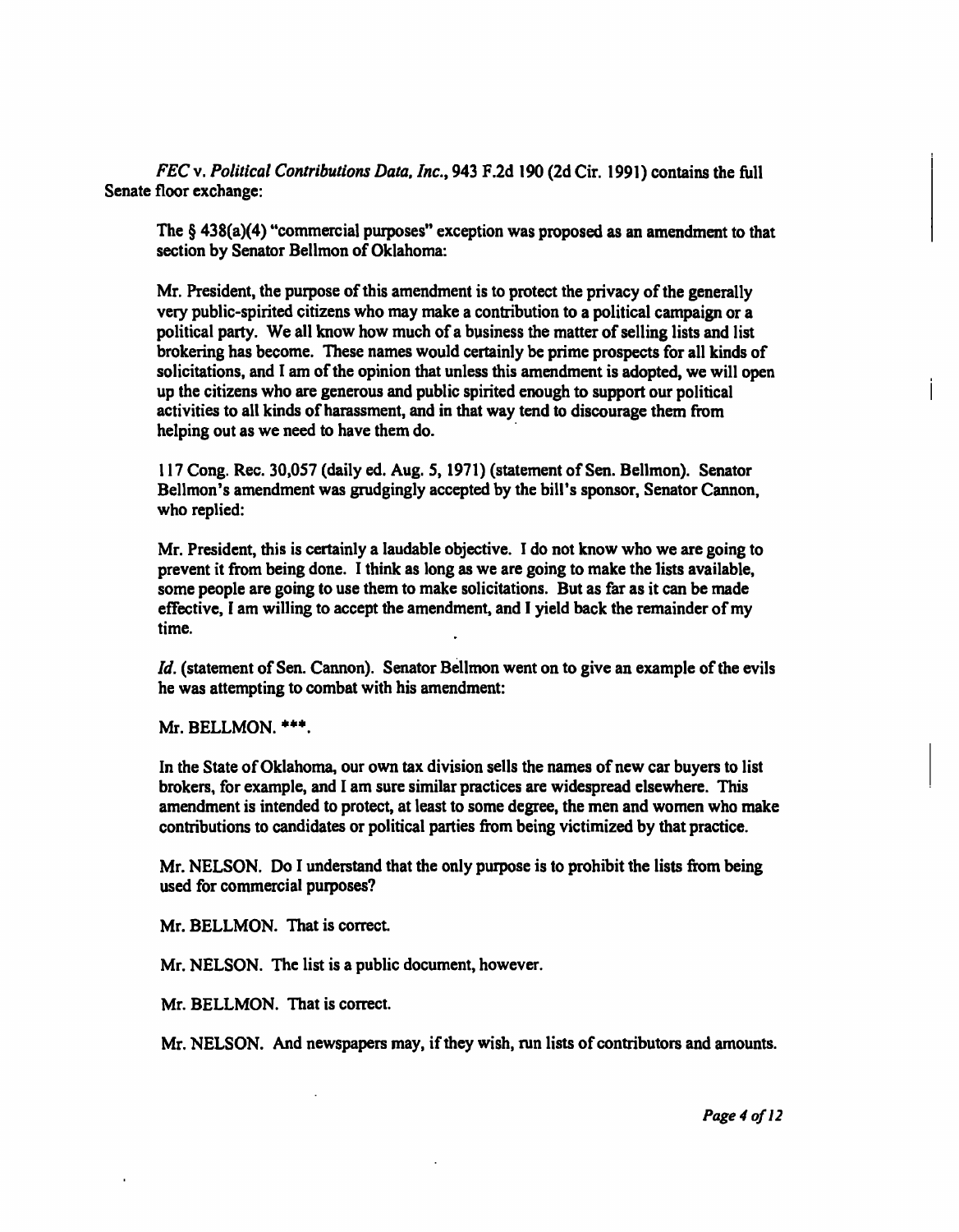Mr. BELLMON. That is right; but the list brokers, under this agreement, would be prohibited from selling the list or using it for commercial solicitation.

Id. at 30,058.

FEC v. Political Contributions Data, Inc., 943 F.2d at 192 quoting 117 Cong. Rec. 30,057- 30,058 (daily ed. Aug. 5,1971).

Contrast the above-quoted legislative history with the version found in Advisory Opinion 2003-24:

In requiring disclosure of contributor information, Congress provided limitations to ensure that such information was not misused. Congress was concerned that the Act's reporting requirements "open up the citizens who are generous and public spirited enough to support our political activities to all kinds of harassment . . . ." 117 Cong. Rec. 30057 (1971) (statement of Senator Bellmon). Specifically, Senator Bellmon stated that the purpose of the amendment adding to the Act the prohibition on use of individual contributors' names and addresses was to "protect the privacy of the generally very public-spirited citizens who may make a contribution to a political campaign or a political party." Id.

The Commission, in light of this legislative history, reads section 438(a)(4) to be a broad prophylactic measure intended to protect the privacy of the contributors about whom information is disclosed in FEC public records. The communications proposed in your request would target the very persons Congress intended to protect for the very reasons Congress intended to protect them. You stated that NCTFK wants to send the communications to people who have contributed to political campaigns precisely because politically active people are most likely to be responsive. Although not all the proposed communications are for fundraising purposes, all the proposed communications present the possibility of repetitive and intrusive communications to contributors. Such activity would fall within the realm of "harassment" Congress wanted to prevent. 117 Cong. Reg. 30057. The Commission thus concludes that this proposed activity would be antithetical to the very purpose of section  $438(a)(4)$ . Therefore, the proposed communications are impermissible.

#### Advisory Opinion 2003-24.

The version of events presented in Advisory Opinion 2003-24 is obviously incomplete, so much so that it changed the very meaning of the provision it purported to interpret. It is plainly evident that Advisory Opinion 2003-24 misstated the legislative history for the sake of broadening the scope of the sale or use restriction. The restriction's legislative sponsor, Senator Bellmon, never intended it as a "broad prophylactic" to protect contributors from all manner of harassment and invasions of their privacy. He was concerned that contributors would be subjected to commercial solicitations facilitated by list brokers.

Many of the Commission's Advisory Opinions refer to Senator Bellmon's floor statement regarding protecting the privacy of "very public spirited citizens." See, e.g., Advisory Opinion

 $\mathbf{I}$ 

 $\ddot{\phantom{a}}$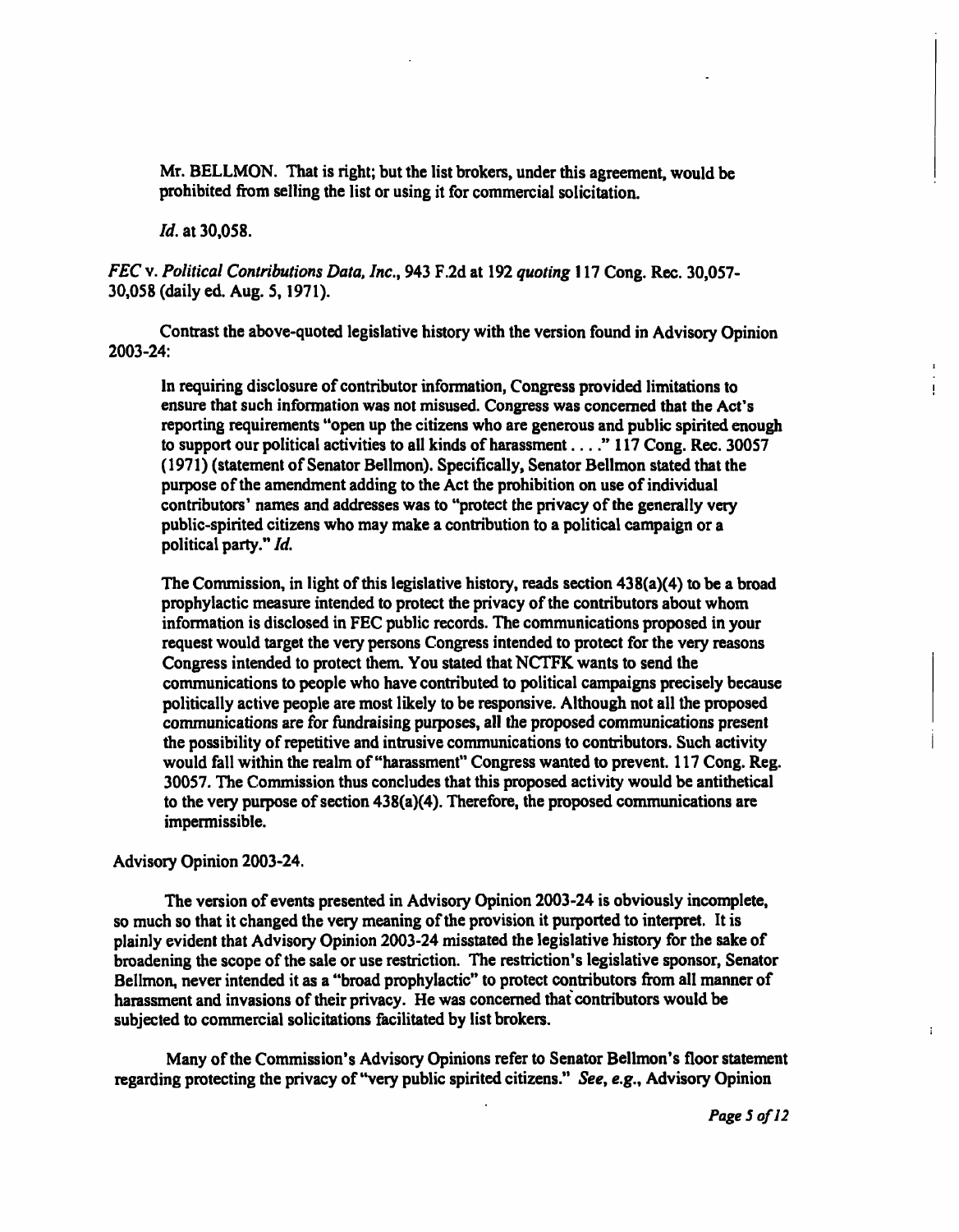1984-02 (Gramm). Prior to Advisory Opinion 2003-24, however, not a single Advisory Opinion quoted Senator Bellmon's concern that FECA's reporting provisions might "open up the citizens who are generous and public spirited enough to support our political activities to all kinds of harassment . . ." (emphasis added). The Commission had never before so much as mentioned "harassment" in a sale or use restriction Advisory Opinion, or suggested that there was some "realm of 'harassment' Congress wanted to prevent."

### 111. Advisory Opinion 2003-24 is Inconsistent with 20 Years of Advisory Opinions

As explained above, Advisory Opinion 2003-24 marked an abrupt change in the Commission's view of the sale or use restriction. Between 1977-1998, Commission Advisory Opinions regarding the sale or use restriction always emphasized that the scope of the restriction was limited to list brokers, solicitations, and commercial purposes.

- Advisory Opinion 1977-66 (Title Industry PAC): "The express legislative intent behind 2 U.S.C. 438(a)(4) is to protect the persons who make contributions, in this case to a multicandidate committee, from victimization by the practice of list brokering or selling."
- Advisory Opinion 1980-78 (Richardson): "The principal, if not sole, purpose of the provision was to protect contributor information and lists from being used for commercial purposes.... The prevention of list brokering, not the suppression of financial information, is the purpose of 2 U.S.C. 438(a)(4) and 11 CFR 104.15."
- Advisory Opinion 1980-101 (Weinberger): "In a number of advisory opinions the Commission has focused on the apparent Congressional intent behind 2 U.S.C. 438(a)(4). Citing to the language of the proponents of this provision concerning use of information filed with the Commission, those opinions recognize that the principal, if not sole, purpose of the restriction on use of information was to protect contributor information and lists from being used for commercial purposes. See Advisory Opinions 1980-78, 1977-66."
- Advisory Opinion 1981 -05 (Findley): "Commission advisory opinions pertaining to 438(a)(4) and 11 CFR 104.15 have concluded that the principal, if not sole, purpose of restricting the use of information copied from reports was to protect individual contributors from having their names used for commercial purposes, or from inclusion on contributor lists that are used for commercial purposes."
- Advisory Opinion 1981-38 (CAMPAC Publications): "In a number of advisory opinions the Commission has focused on the apparent Congressional intent behind 2 U.S.C. 438(a)(4). Citing to the language of the proponents of this provision concerning use of information filed with the Commission, those opinions recognize that the principal, if not sole, purpose of the restriction on use of information was to protect contributor information and lists from being used for commercial purposes. See Advisory Opinions 1980-101, 1980-78, and 1977-66. The focus of the proponents of 2 U.S.C. 438(a)(4) centered on protecting the privacy of the 'very public spirited citizens' who make

Page 6 of 12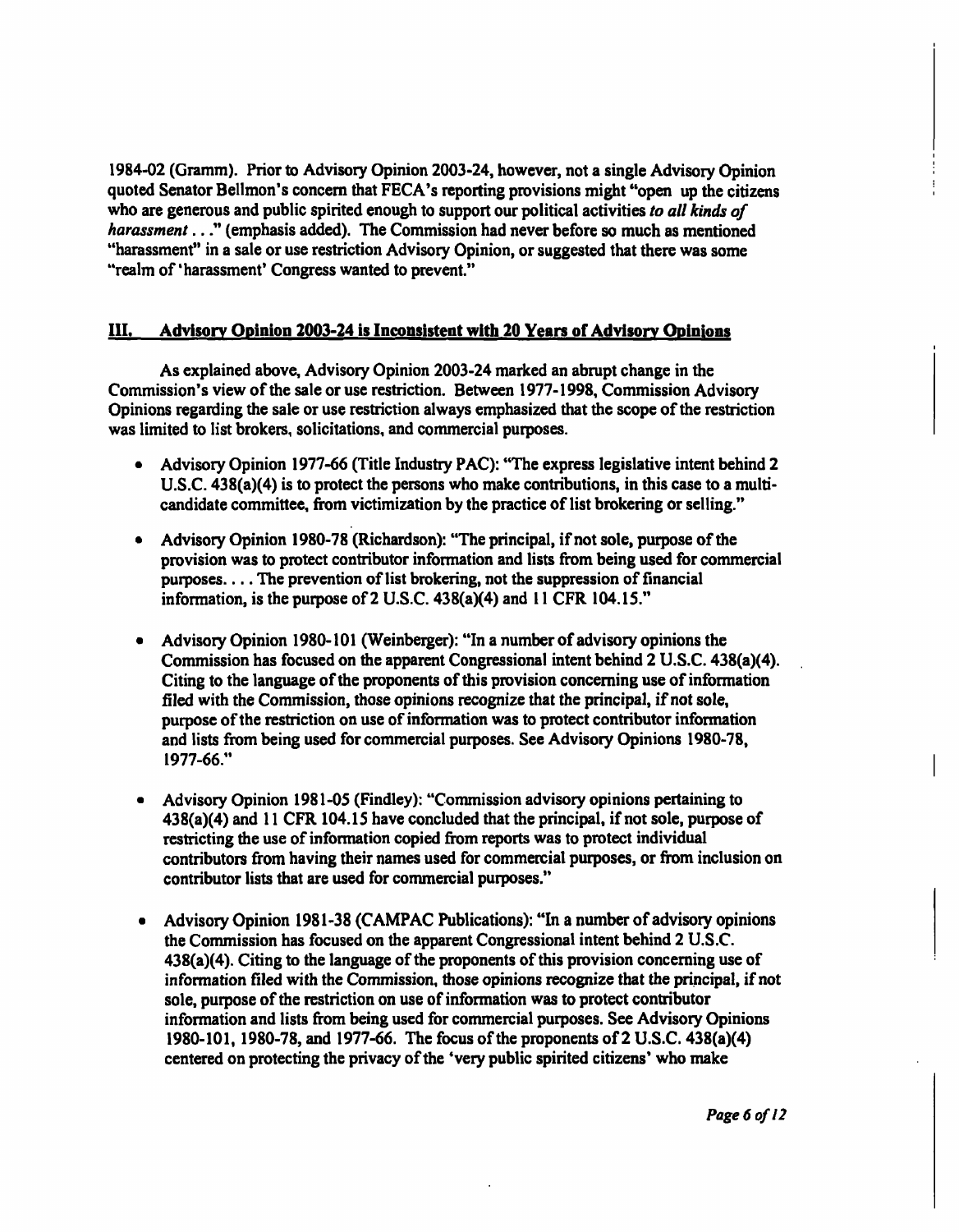contributions to campaigns. The purpose of the provision was to protect contributor information and lists from being used for commercial purposes" (emphasis in original).

- Advisory Opinion 1983-44 (Cass Communications): "In a number of advisory opinions  $\bullet$ the Commission has relied on the legislative history of 2 U.S.C. 438(a)(4), construing that the purpose of the restriction on use of information specifically is to protect contributor information and lists from being used for commercial purposes."
- Advisory Opinion 1984-02 (Gramm): "The proponents of 2 U.S.C. 438(a)(4) focused on  $\bullet$ protecting the privacy of the 'very public spirited citizens' who make contributions to campaigns. Thus, the purpose of this section was to protect contributor information and lists from being used for contribution solicitation or for commercial purposes. 117 Cone. Rec. 30057-58 (1971) (remarks of Senator Bellmon, amendment sponsor). Subsequent legislative history further reinforces this view. Specifically, the history of the 1979 Amendments to the Act indicates that a commercial vendor may compile information from FEC reports for the purpose of selling that information, but that the prohibition on copying and use of names and addresses of individual contributors is crucial and so was maintained. H.R. Rep. No. 422,96th Cong., 1st Sess. 23 (1979). The purpose of 2 U.S.C. 438(a)(4) is the prevention of list brokering, not the suppression of financial information. See Advisory Opinions 1983-44,1981-38, and 1980-78. The prohibition is intended to prevent the use of contribution information taken from disclosure documents filed under the Act to make solicitations. It is not intended to foreclose the use of this information for other, albeit political, purposes, such as correcting contributor misperceptions. See Advisory Opinion 1981-5."
- Advisory Opinion 1985-16 (Weiss): 'The Commission has declared that the purpose of this restriction is to protect individuals who make contributions to campaigns from being victimized by list-brokering. Advisory Opinions 1984-2, 1981-38,1981-5,1980-78, and opinions cited therein.  $\ldots$  By contrast, the Commission has permitted the use of individual contributor information only in narrow circumstances not related to solicitation or commercial purposes."
- Advisory Opinion 1986-25 (Public Data Access, Inc.): "The Commission has previously stated that the principal, if not sole, purpose of restricting the sale or use of information copied from reports is to protect individual contributors from having their names sold or used for commercial purposes." (Advisory Opinion 1988-02 contains the exact same language.)
- Advisory Opinion 1989-19 (Johnson): "Based on the legislative history of the Act, the Commission has previously explained that the principal purpose of this restriction is the protection of individuals who make contributions to political committees from having their names used for commercial purposes, not the suppression of financial information. See Advisory Opinions 1988-2, 1986-25, 1983-44, 1981-38, 1980-101, and 1980-78."
- Advisory Opinion 1991-16 (Feigenbaum): "The Commission has previously stated that the principal purpose of restricting the sale or use of information copied from reports is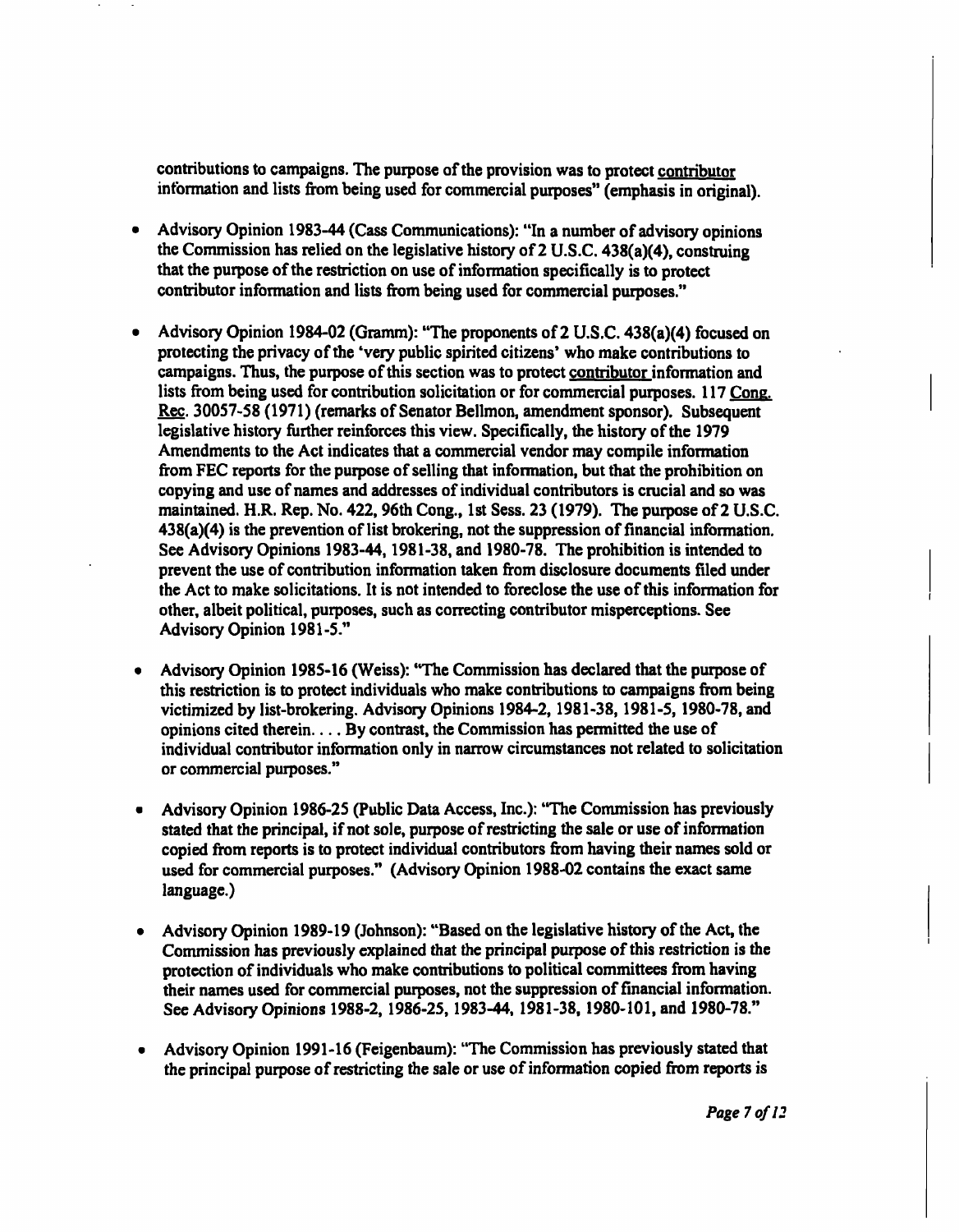the protection of individuals who have contributed to political committees from having their names sold or used for commercial purposes. Advisory Opinions 1989-19, 1986-25, 1981-38, and 1980-101."

- Advisory Opinion 1995-05 (14<sup>th</sup> District TRIM Committee): "Based on the legislative history of the Act, the Commission has previously stated that the principal purpose of restricting the sale or use of information copied from reports is to protect individual contributors from having their names sold or used for commercial purposes. See Advisory Opinions 1989-19, 1984-2, and 1980-101. The prohibition against use for commercial purposes extends the protection of individual contributors beyond the solicitation for contributions to encompass commercial purposes that could make contributors vulnerable to all kinds of solicitations, "i.e., not merely for solicitations for 'contributions', but solicitations for cars, credit cards, magazine subscriptions, cheap vacations, and the like." Federal Election Commission v. Political Contributions Data, Inc., 943 F.2d 190, 197 (2d Cir. 1991).  $\ldots$  The Commission has also determined that the Act permits communications to persons whose names were obtained from reports of contributors as long as no solicitation or commercial purpose is involved."
- Advisory Opinion 1995-09 (NewtWatch PAC): "Based on the legislative history of the Act, the Commission has previously stated that the principal purpose of restricting the sale or use of information copied from reports is to protect individual contributors from having their names sold or used for commercial purposes. See Advisory Opinions 1995- 5,1989-19,1984-2 and 1980-101."
- Advisory Opinion 1998-04 (White Oak Technologies, Inc.): "Based on the legislative history of the Act, the Commission has previously stated that the principal purpose of restricting the sale or use of information copied from reports is to protect individual contributors from having their names sold or used for commercial purposes. See Federal Election Commission v. Legi-Tech, Inc., 967 F.Supp. 523 (D.D.C. 1997) and Advisory Opinions 1995-5, 1989-19, 1986-25, 1981-38, and 1980-101.3 See also Federal Election Commission v. Political Contributions Data, Inc., 943 F.2d 190 (2nd Cir. 1991)."

In Advisory Opinion 2003-24, however, the Commission's description of the legislative intent behind the sale or use restriction abruptly changed. For the first time, the Commission's emphasis shifted from preventing contributor data from being used for solicitations and commercial purposes, to protecting contributor privacy in a more general sense. In fact, all references to Congress's intent to prevent contributor data from being used to make solicitations and for commercial purposes - which appeared in Advisory Opinions from 1977-1998 disappeared entirely.<sup>3</sup>

<sup>&</sup>lt;sup>3</sup> The restrictive language reappeared in Advisory Opinion 2004-24 (NGP Software), along with an acknowledgment that the broad "harassment prevention" rationale first used in Advisory Opinion 2003-24 was something new:

As the Commission has explained in previous advisory opinions, the purpose of restricting the sale or use of information obtained from FEC reports is to protect contributors from having their names sold or used for commercial purposes. See Advisory Opinions 1998-4,1995-5,1991-16,1989-19,1986-25,1981-38, and 1980-101. Additionally, in Advisory Opinion 2003-24, the Commission reasoned that section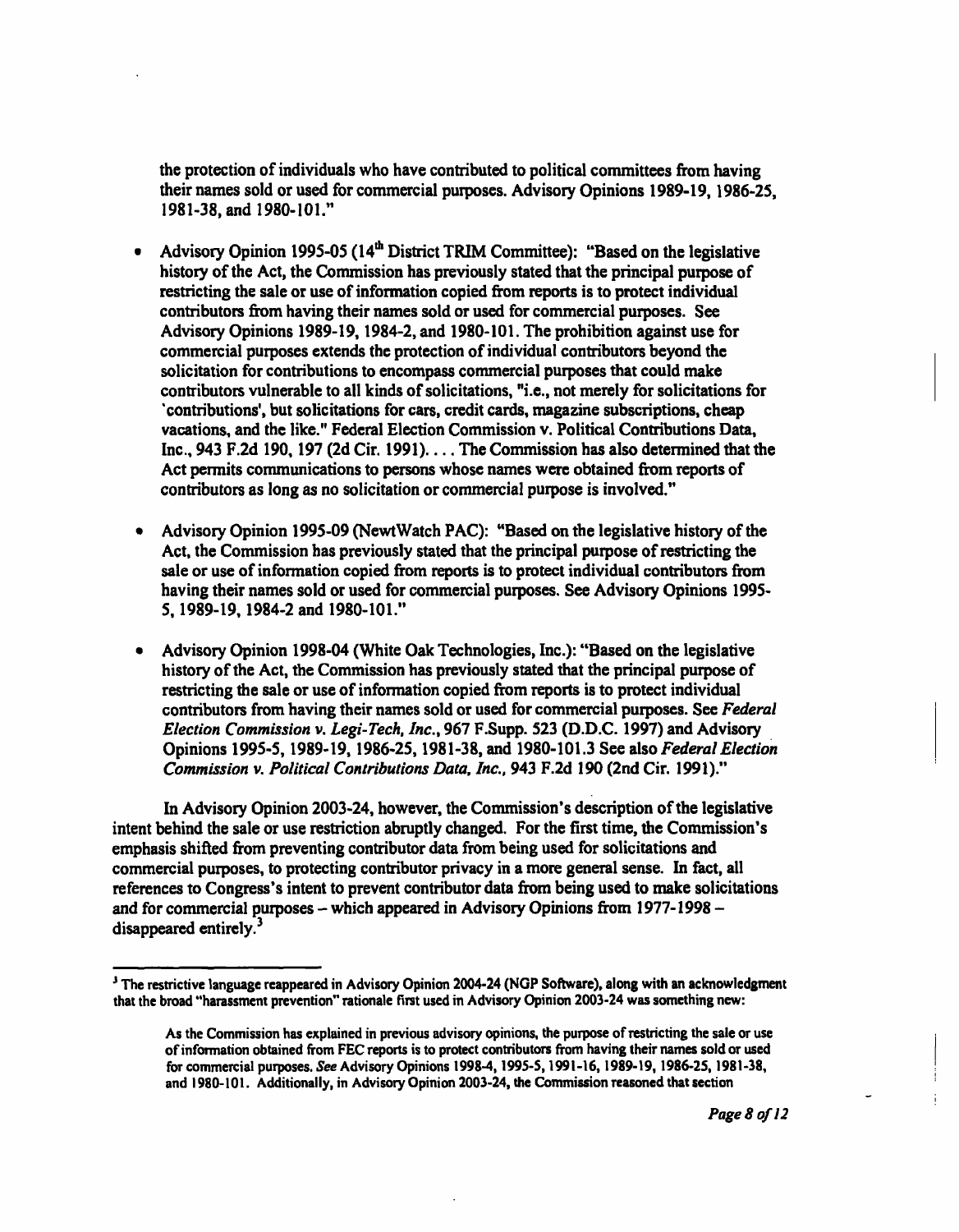Not even the Campaign Legal Center (CLC) advocated this new extension of Commission authority. In written comments, the CLC noted that:

In past Advisory Opinions, the FEC has correctly recognized that 2 U.S.C. § 438(a)(4)'s prohibition on the use or sale of information copied from Commission reports or statements extends only so far as such use or sale is for the purpose of soliciting contributions or for commercial purposes. Conversely, it has stated that 'the Act permits communications to persons whose names were obtained from reports of contributors as long as no solicitation or commercial purpose is involved.' See FEC Advisory Opinion 1995-5. . . . Where the use or sale of information copied from Commission reports or statements is not for the purpose of soliciting contributions or for a commercial purpose, such activity is neither forbidden by this provision of the Federal Election Campaign Act nor implicates its purposes.

## Comments of Campaign Legal Center on Advisory Opinion 2003-24 (Aug. 25, 2003).

Notably, Commissioner Thomas did not adopt the broad "harassment prevention" rationale in Advisory Opinion 2003-24. In a Concurring Opinion, he indicated that he believed the proposed activity could be construed as a use for "commercial purposes," and limited for that reason, but stated that he "would not read  $\S$  438(a)(4) to preclude the use of names on FEC filings to issue purely campaign-related mailings." (I do not agree with Commissioner Thomas's exceedingly broad reading of the term "commercial purposes.")

### IV. Advisory Opinion 2003-24 is Inconsistent with Judicial Precedent

In addition to ignoring the plain language of the statute, intentionally misrepresenting the legislative history, and departing from 20 years of Advisory Opinions, Advisory Opinion 2003- 24 is also inconsistent with judicial precedent on the subject.

The Second Circuit Court of Appeals provided the following discussion of 2 U.S.C. § 438(a)(4):

[T]he overarching goal of the prohibitions was to protect campaign contributors from "all kinds" of unwanted solicitations. Without the "commercial purposes" prohibition, the only solicitations at which the statute would be aimed would be solicitations for contributions. Since those prohibitions extend to "the purpose of soliciting contributions" and "commercial purposes," we read the latter prohibition to encompass only those commercial purposes that could make contributors "prime prospects for all kinds of solicitations", 117 Cong. Rec. 30,057 (remarks of Sen. Bellmon) (emphasis added), i.e., not merely solicitations for "contributions", but solicitations for cars, credit cards, magazine subscriptions, cheap vacations, and the like. In light of the prohibition's purported aim of protecting the privacy of campaign contributors and the FECA's

438(a)(4) is "a broad prophylactic measure intended to protect the privacy of the contributors about whom information is disclosed in FEC public records."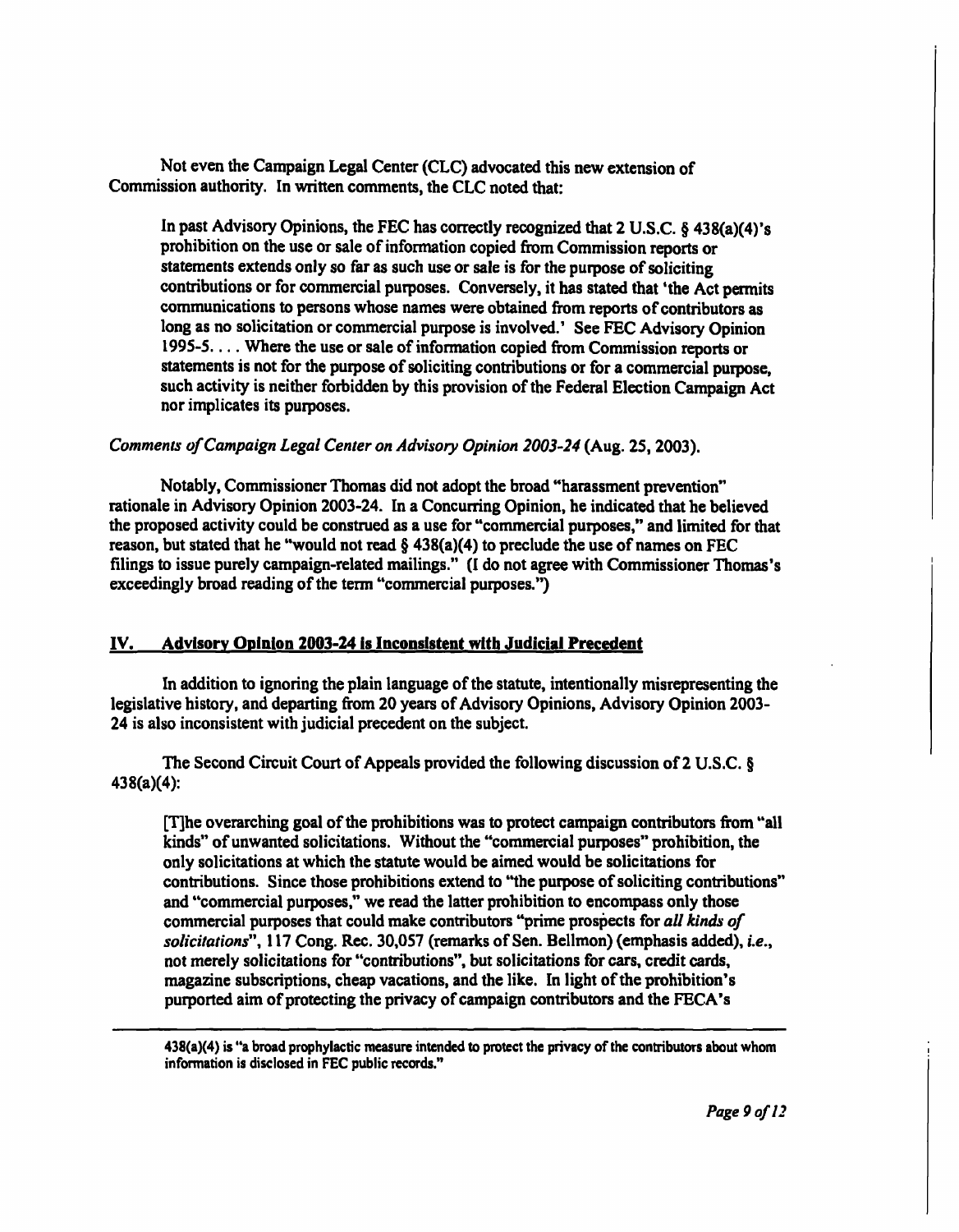broader aim of full disclosure, not to mention the serious constitutional problems that FEC's reading would engender, see, e.g., Communications Workers of America v. Beck, 487 U.S. 735, 761, 101 L. Ed. 2d 634, 108 S. Ct. 2641 (1988), this is the proper, reasonable reading of the "commercial purposes" provision.

FEC v. Political Contributions Data, Inc., 943 F.2d at 197. This construction of the sale or use restriction suggests that even the Commission's pre-2003 view of the provision may be overly broad. Nevertheless, it certainly provides no support for the "broad prophylactic" view stated in Advisory Opinion 2003-24.

In FEC v. Legi-Tech, Inc., the court recognized the limits the sale or use restriction:

The state [statute?] and the FEC's implementing regulation provide for the full disclosure of political contributions, and that regulation generally permits the use and publication of the information. The exception is where the principal purpose of the use of this information is the solicitation of contributions or the commercial sale of the information itself.

FEC v. Legi-Tech. Inc., 967 F.Supp. 523,530 (D.D.C. 1997).

In FEC v. International Funding Institute, Inc., the defendants presented the following view of Section 438(a)(4), which the court did not contend was inaccurate:

The defendants do not contend - nor could they - that  $\S$  438(a)(4) is anything but neutral as to the views for which it bars soliciting contributions. Instead, they argue that by providing the public with access to an inexpensive source of names, the Act in effect facilitates all forms of political speech except (and in that limited sense "selectively prohibits") the solicitation of contributions: Under  $\S$  438(a)(4), the defendants may use another committee's list to seek popular support for a particular policy, or to solicit signatures on a petition, or to urge recipients not to contribute to a rival cause, but they may not use the list to solicit contributions. Under the implementing regulation promulgated by the FEC, they may even publish information from another committee's list "in newspapers, books, magazines or other similar communications ... as long as the principal purpose of such communication is not to communicate any contributor information listed on such reports for the purpose of soliciting contributions or for other commercial purposes." 11 C.F.R. § 104.15(c).

FEC v. International Funding Institute. Inc., 969 F.2d 1110, 1114-1115 (D.C. Cir. 1992).

No court considering Section 438(a)(4) has ever suggested that the provision restricts anything but solicitations and commercial uses of contributor information, or otherwise posited a view that justifies the approach taken in Advisory Opinion 2003-24.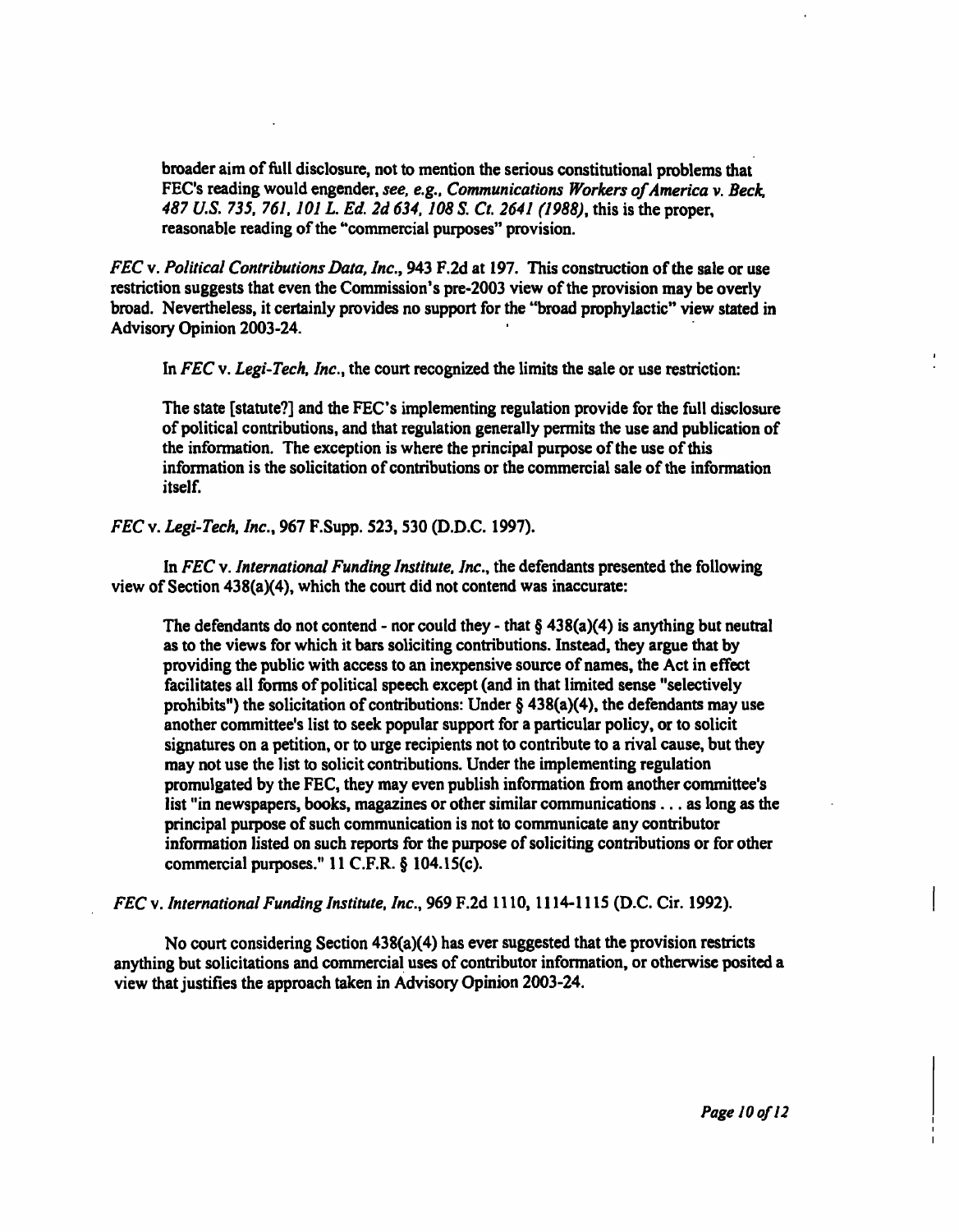### V. Advisory Opinion 2003-24 Is An Anomaiv That Should Be Corrected

Advisory Opinion 2003-24 stands out as an anomaly in the Commission's 30 years of experience enforcing the sale or use restriction. Up until 2003, there had never been any suggestion that Section 438(a)(4) had a "broad prophylactic" purpose and was intended to protect against all manner of "harassment." No support for this view is found in the statute, the regulations, the legislative history, prior Commission Advisory Opinions, or the court cases. For some reason that is completely unexplained in Advisory Opinion 2003-24, the Commission simply adopted a new view of Section 438(a)(4) when it met on October 9, 2003.

In prior Advisory Opinions, the Commission stated very clearly that the sale or use restriction "is not intended to foreclose the use of this information for other, albeit political, purposes," (Advisory Opinion 1984-02) and "that the Act permits communications to persons whose names were obtained from reports of contributors as long as no solicitation or commercial purpose is involved" (Advisory Opinion 199S-OS). These are precisely the sorts of communications that the National Center for Tobacco-Free Kids sought to distribute in Advisory Opinion 2003-24. The same can be said of Club For Growth's proposal in Advisory Opinion Request 2009-19.

Had the Commission adhered to its earlier guidance and construed the sale or use restriction in terms of limiting solicitations and commercial uses, it presumably would have approved the request in Advisory Opinion 2003-24. As the current Draft B frankly acknowledges, "Despite the fact that the communications [in Advisory Opinion 2003-24] did not include any solicitation, and the contributor information was not to be used for any commercial purpose, the Commission found thatNCTFK's proposed use of contributor information would expose contributors to harassment and would violate 2 U.S.C. § 438(a)(4)" (emphasis added). As is demonstrated above, the plain language of Section 438(a)(4) does not purport to protect contributors from "harassment," nor is this the underlying purpose of the provision.

There is some indication in Commissioner Thomas' Concurring Opinion in Advisory Opinion 2003-24 that the Commission may have been influenced by the Federal Communications Commission's and Federal Trade Commission's actions regarding the Federal "do-not-fax" rule and the "do-not-call" list. It should go without saying that the Telephone Consumer Protection Act<sup>4</sup>, the Telemarketing and Consumer Fraud and Abuse Prevention Act<sup>5</sup>, and the FTC's Telemarketing Sales Rule<sup>6</sup> did not amend FECA, and none has any bearing whatsoever on the Commission. As we all know, however, the "do-not-call" list does not prohibit all unsolicited telephone calls  $-$  it only prohibits commercial telemarketing calls that attempt to "induce purchases of goods or services."<sup>7</sup> Calls seeking charitable solicitations are exempted.<sup>8</sup> In other words, it protects only against commercial sales pitches. The "do-not-call" list protects against a narrower range of activity than the sale or use restriction (which also

I.

<sup>4</sup> 47U.S.C.§227.

 $^5$  15 U.S.C. §§ 6101 – 6108.

<sup>6</sup> 16C.F.R.§310.

<sup>7</sup> 15U.S.C.§6106(4).

 $^8$  16 C.F.R. § 310.4(b)(1)(iii)(B).